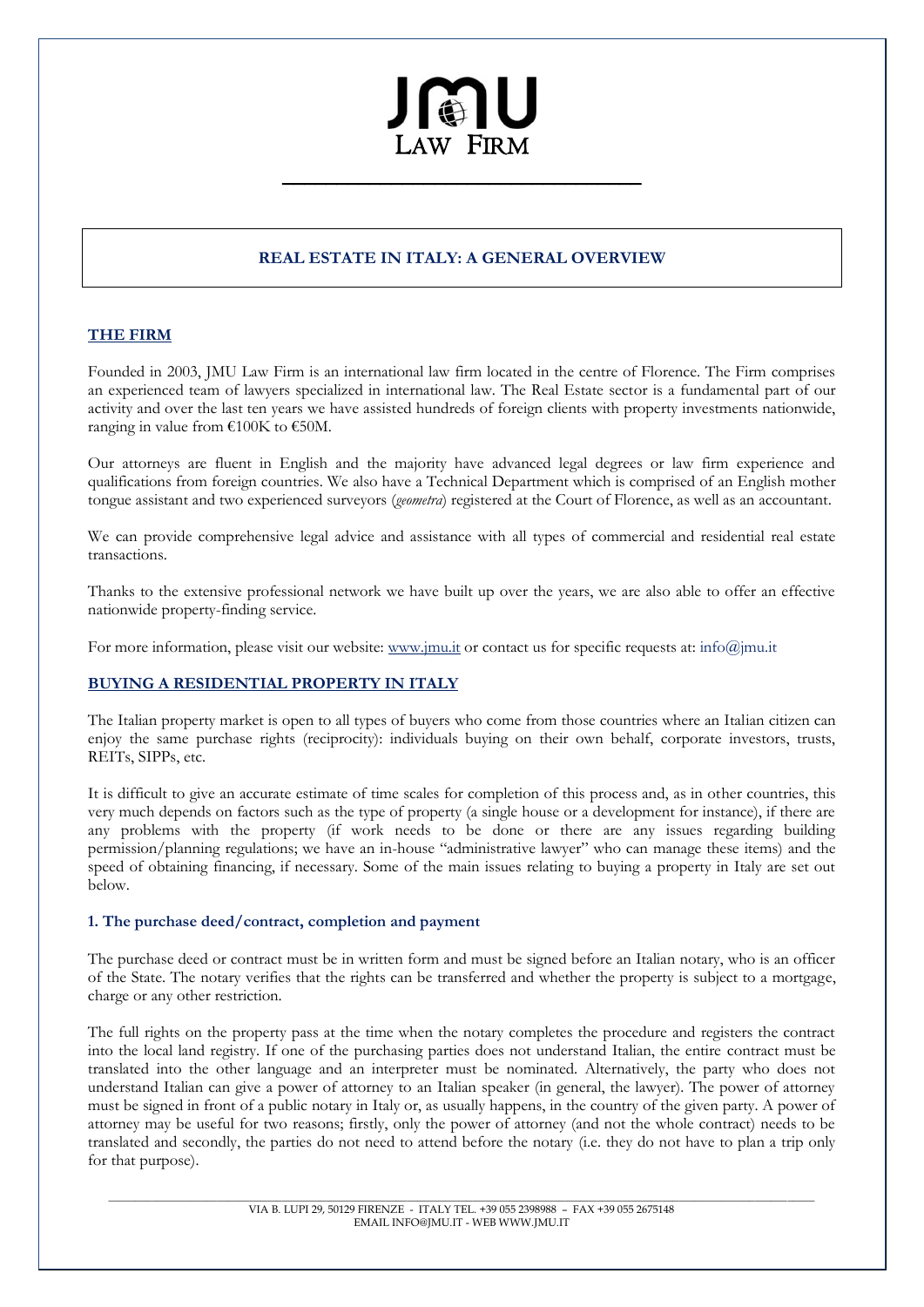# JAU  $\overline{a}$ LAW FIRM

The most common method of payment is the delivery of a banker's drafts (cashier's checks) at the time of the signing of the purchase deed.

\_\_\_\_\_\_\_\_\_\_\_\_\_\_\_\_\_\_\_\_\_\_\_\_\_\_\_\_\_\_\_\_\_

If there are no complications, the meeting in front of the notary generally takes one to two hours. A lawyer can prepare the contract, but each notary has their own standard they prefer to use. The lawyer will therefore deal with the Notary's draft and negotiate amendments, if necessary.

# **2. Mortgage**

It is possible for the buying party to request a loan from a bank in Italy which will then register a charge against the property. The mortgage contract must be signed in front of a notary, and this is generally performed at the same time that the purchase contract is signed. As for the purchase deed, this contract can also be signed by means of a different power of attorney, given by the person taking out the mortgage (the buyer) to an Italian speaker.

An Italian bank account is also normally necessary to make this process simpler. It is generally fairly easy to open a bank account in Italy and this would be very useful even for the payment of the utilities.

### **3. Proposal and Preliminary contract**

### *3.1 Purchase offer*

This is a written agreement under which the purchaser unilaterally commits himself to buy. The offer can include certain conditions or contingencies decided by the purchaser (e.g. that the property conforms with building permits and planning regulations).

Once the seller accepts the offer, this offer commits both parties in the same way as a preliminary contract (see below 3.3).

### *3.2 Deposit*

Together with the purchase proposal the buyer is normally required to leave an initial deposit (normally between 0.5- 3% of the final price). These deposits, reservation fees, purchase proposals, etc., are often written in ambiguous terms and can lead to the loss of the deposit. It is therefore strongly advisable, especially for foreign buyers to have any proposal, contract, document, checked by a lawyer before signing anything.

### *3.3 Preliminary contract*

In Italy, particularly when the property is not ready for immediate delivery to the buyer (e.g. where the selling party is a developer or is carrying out restoration works) or in a situation where some important details have yet to be resolved (e.g. checking building permits) or where the buyer does not have ready the full funds available (e.g. a mortgage is required), it is very common to sign a "preliminary contract". The rights on the property do not pass on signature of the preliminary contract, but from that point forward, the seller is obligated to sell and the buyer is obligated to buy. If one of the parties then fails to carry out its obligation (i.e. the seller does not sell or the buyer does not buy), the parties have two options:

1. To ask an Italian judge to issue an order by means of which the party in breach must perform its obligation (i.e. buy or sell);

2. When a caparra confirmatoria has been included in the preliminary contract, to keep the confirmatory deposit (the seller), or ask double the deposit paid (the buyer).

The "caparra confirmatoria" (confirmatory deposit) is an amount of money, normally 20-30% of the total price, paid to the seller by the buyer at the signing of the preliminary contract. Its role is to provide a penalty in the event one of the parties breaches the preliminary contract (i.e. the buyer does not buy or the seller does not sell).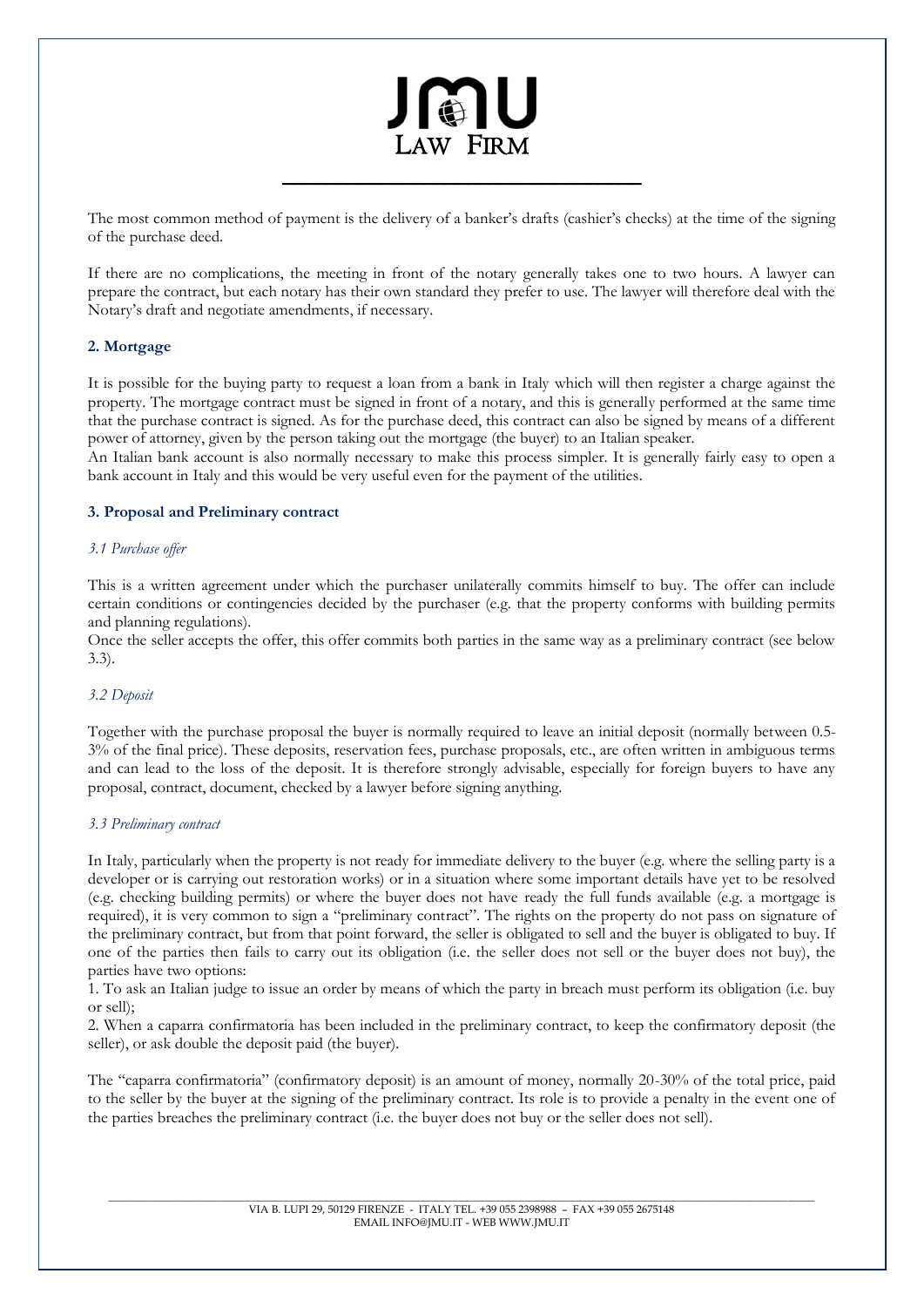# $\overline{a}$ LAW FIRM

\_\_\_\_\_\_\_\_\_\_\_\_\_\_\_\_\_\_\_\_\_\_\_\_\_\_\_\_\_\_\_\_\_

# **4. Professionals required by a foreign buyer**

a) Notary (Notaio) - mandatory. The buyer has the right to choose the notary who wishes. The notary will:

- $\triangleright$  carry out checks and certify that, at the time of the signature of the final purchase deed, the owner/seller has good title on the property and that the property is not affected by mortgages, restrictions, prejudicial registrations, etc.;
- $\triangleright$  certify the identity and the signatures of the parties to the purchase deed;
- $\triangleright$  register the deed at the local land registry;
- $\triangleright$  pay the taxes related to the transfer on behalf of the buyers.

The costs of a notary are normally determined by a national tariff, with minimum and a maximum for each activity. Having close relationships with many notaries in Italy, we are able to negotiate good rates on behalf of our clients.

b) Lawyer (Avvocato) – the lawyer may draft/check and negotiate all the contracts involved in a property purchase: from the instructions to the estate agent, to the final purchase deed going through the offer of purchase and the preliminary contract, if necessary. In addition, organizes the purchase process in accordance with the needs of the client and the outcome of technical/legal checks. Given the above, it is strongly advisable to obtain the services of a lawyer and, if possible, one who speaks the language of the buyer.

c) Accountant (Commercialista) –the property produces an income so it is mandatory to fill a tax return that is usually prepared by an accountant). It is strongly advisable in the event the buyer wishes to buy shares in a company owning a property (e.g. if the property is run as a commercial/agricultural activity: B&B, *agriturismo,* etc).

d) Surveyor (Geometra) – It is strongly advisable to ask a surveyor to carry out a due diligence to check the technical specifications and whether the factual state of the property conforms with the town/city planning records, requirements and restrictions. The surveyor is also in a position to check and direct works performed on the property. We have in-house surveyors who provides comprehensive reports in English for our clients.

e) Estate agent – If required, an estate agent can be instructed. The fees of the estate agent are normally paid by both buyer and seller. Italian law states that the broker commission is due if the deal is concluded as a result of the estate agent's intervention. In absence of an agreement between the parties and the estate agent, the amount of the commission is determined by professional tariffs or local practice. To avoid unpleasant surprises, we advise clients to sign a written agreement with the estate agent, specifying the agreed fees, any expenses due, and relevant terms and conditions of payment, etc.

# **Costs**

a) Notary: according to the national tariff and in proportion to the value of the legal documents. For a property of euro 500.000,00 the fees for the notary will come to around euro 2,500.

b) Lawyer: according to national tariffs which, in property transactions, is generally in proportion to the value of the property (1-3% according to the price of the property and the activities to be carried out). The fees can be agreed also on an hourly basis.

c) Surveyor : according to a professional tariff which can either be in proportion to the value or on an hourly basis.

d) Estate agent: a percentage of the property price or a flat-fee if the property is not of high value. Both the buying and selling party must pay, on average, between 2-4% each, generally due at the time of signature of the preliminary contract or the purchase deed.

### **5. Insurance**

It is not compulsory to insure a property in Italy. Of course, it is advisable, and the bank will require this if there is a mortgage. Banks and insurance companies offer various policies against fire, theft, and other damage to the property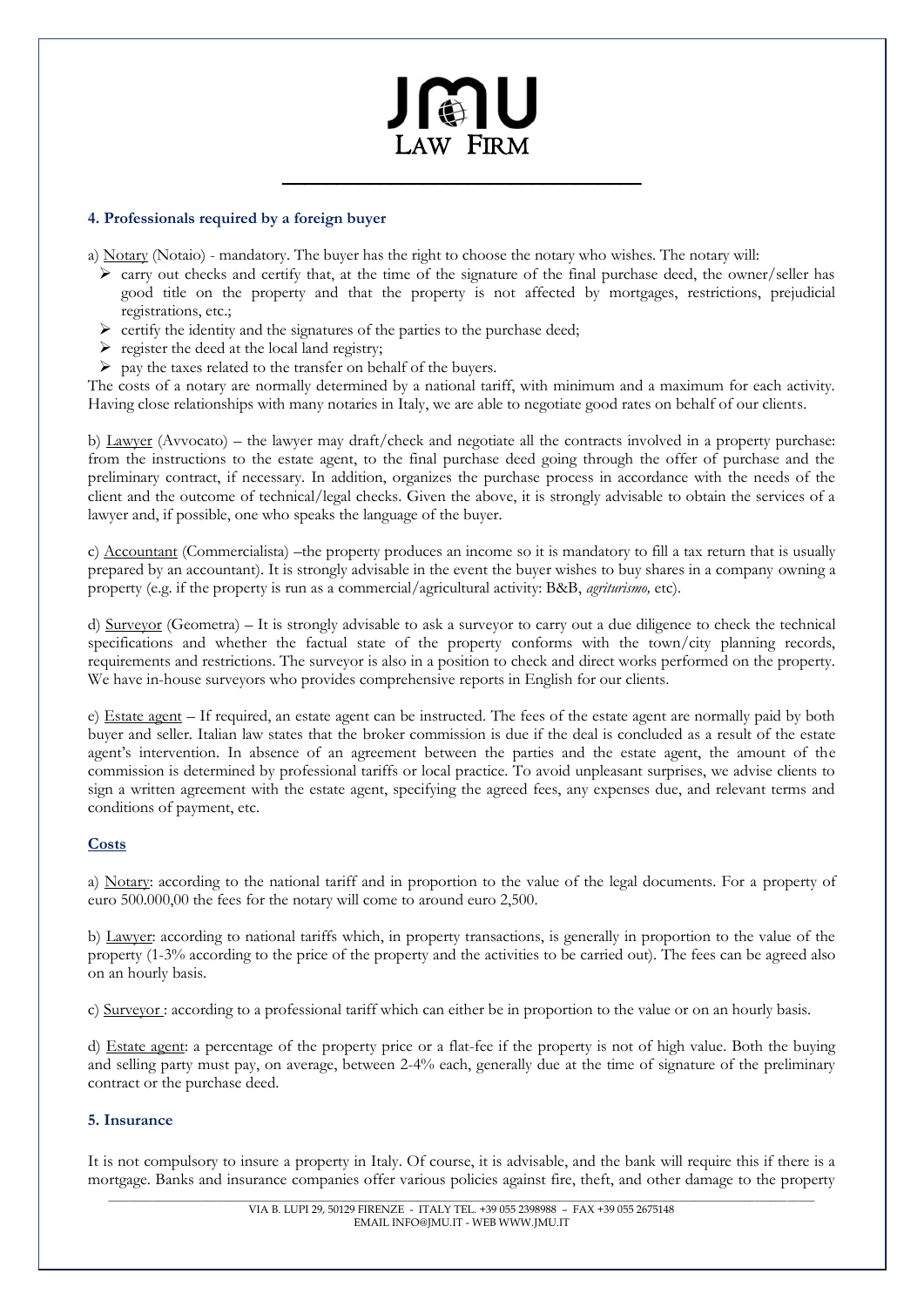# $\overline{a}$ LAW FIRM

and to third parties, usually for a cost of around a few hundred euro per year. We are available to deal with the insurance companies on behalf of our clients in order to find and negotiate the most suitable insurance policy.

\_\_\_\_\_\_\_\_\_\_\_\_\_\_\_\_\_\_\_\_\_\_\_\_\_\_\_\_\_\_\_\_\_

# **6. Inheritance**

When buying a property in Italy, please note that Italian inheritance law grants minimum percentage interests to certain categories of heirs (spouse, children, etc.), even if there is a Will which purports to allocate the inheritance in a different manner. Normally, in countries like the USA or UK, private international law states that, for immovable assets, the inheritance law of the country where the asset is situated is applied to the succession. In order to avoid frequent problems with the registration of these properties into the heirs' names in future, an Italian will may be registered, the content of which must be examined by a lawyer on a case by case basis.

# **7. Tax Implications**

When you buy a property in Italy, the following taxes are due:

# a. Property transfer taxes

The applicable transfer taxes in Italy, to be paid by the buyer, depend on several issues: the seller (if a development company, a company or private individual), the intention of the buyer (if he wishes to take out residence or not), the kind of property to be transferred (if registered as luxury property or not, or for residential use or not). In general, transfer taxes come to around 10% of the purchase price paid for the property. Given the above, in order to provide clients with the exact figure of the taxes due, it is necessary to receive all the relevant information.

If the buyer intends to take up local residence, the taxes come to 2% (4% if the premises were erected by a building company and the works were finished less than 5 years ago) on the price of the property, but to take advantage of this "prima casa" (first home) tax discount the buyer must obtain local residence within 18 months from the date of the purchase deed. In addition, he must not have purchased other properties in any part of the country with this "prima casa" discount, nor must he sell the "first home" within a period of 5 years after the purchase date, unless he buys another property as his principal residence within a year from the sale

Moreover, if the property is registered for residential use and the buyer is a private individual, the above taxes can be calculated on the "cadastral value" of the property, which is in general much lower than the purchase price. The "cadastral value" is a value obtained by multiplying the "cadastral income" (*rendita catastale*) 110 or 120 times. The "cadastral income" is a value expressed in euro given by the Tax Office to all properties by means of a calculation which takes into account the surface area, the location, the number of rooms, etc.

For purchase deeds relating to the purchase of luxury property the registration taxes are 9% (22% if VAT is applicable; i.e. if the seller is a building company and the property was built less than 5 years ago). For building sites or agricultural land, the registration taxes are 9%.

All the above taxes are paid to the notary at the time of signing of the final purchase deed. The notary will then forward this amount to the Tax Office.

### b. Periodic taxes

**IRPEF** (*Imposta sul Reddito delle Persone Fisiche* – Income tax). This tax is only payable in the event rental income is earned from the Italian property, full details of which will need to be provided in the relevant income declaration submitted yearly. When a person takes up residence in Italy, he normally pays taxes in Italy.

**IUC** (Imposta Unica Comunale – Single Municipal Tax). This tax actually comprises three different local taxes: